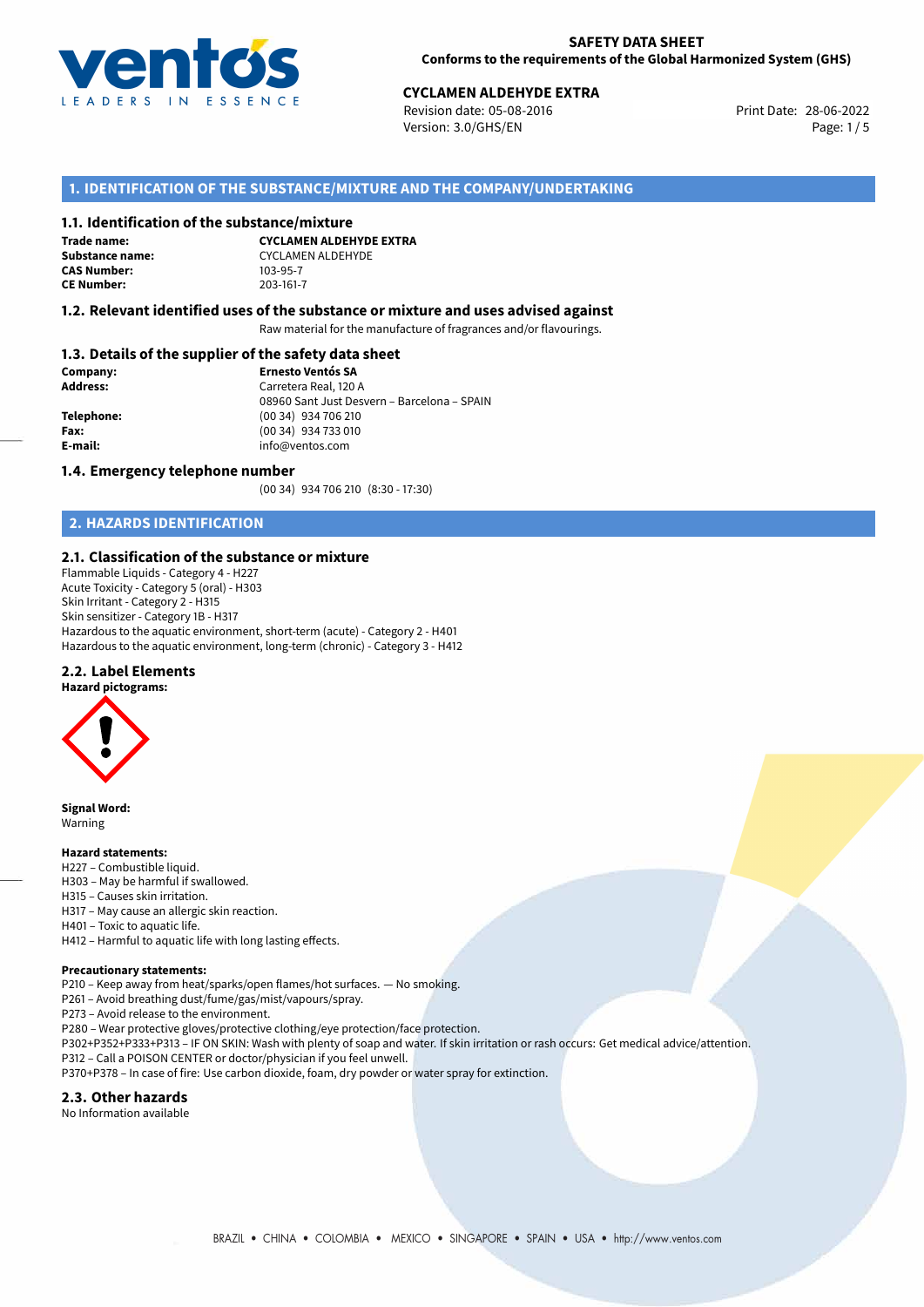

Revision date: 05-08-2016 Version: 3.0/GHS/EN Page: 2 / 5

## **3. COMPOSITION/INFORMATION ON INGREDIENTS**

#### **3.1. Substances**

| Chemical name: | <b>CYCLAMEN ALDEHYDE</b> |
|----------------|--------------------------|
| CAS number:    | 103-95-7                 |
| EC number: l   | 203-161-7                |

#### **Hazardous constituents:**

| <b>Chemical Name</b>    | % (w/w)       | CAS No<br><b>EC No</b> | <b>Classification according to GHS</b>                                                                                                                                                                                                                                                                                           |
|-------------------------|---------------|------------------------|----------------------------------------------------------------------------------------------------------------------------------------------------------------------------------------------------------------------------------------------------------------------------------------------------------------------------------|
| CYCLAMEN ALDEHYDE       | $\geq$ 50     | 103-95-7<br>203-161-7  | Flammable Liquids - Category 4 - H227<br>Acute Toxicity - Category 5 (oral) - H303<br>Skin Irritant - Category 2 - H315<br>Skin sensitizer - Category 1B - H317<br>Hazardous to the aquatic environment, short-term (acute) - Category 2 - H401<br>Hazardous to the aquatic environment, long-term (chronic) - Category 3 - H412 |
| <b>CYCLAMEN ALCOHOL</b> | $>1$ ; $<$ 10 | 4756-19-8<br>225-289-2 | Skin sensitizer - Category 1 - H317                                                                                                                                                                                                                                                                                              |

[See the full text of the hazard statements in section 16.](#page-4-0)

# **3.2. Mixtures**

#### Not applicable

## **4. FIRST-AID MEASURES**

## **4.1. Description of necessary first aid measures**

| Ingestion:    | Rinse mouth with water.                                                                                               |
|---------------|-----------------------------------------------------------------------------------------------------------------------|
|               | Obtain medical advice.                                                                                                |
|               | Keep at rest. Do not induce vomiting.                                                                                 |
| Eye contact:  | In case of contact with eyes, rinse immediately with plenty of water for at least 15 minutes and seek medical advice. |
| Inhalation:   | Remove person to fresh air and keep at rest.                                                                          |
|               | Seek immediate medical advice.                                                                                        |
| Skin contact: | Take off immediately all contaminated clothing.                                                                       |
|               | Thoroughly wash affected skin with soap and water.                                                                    |
|               | Seek medical attention if symptoms persist.                                                                           |

## **4.2. Most important symptoms and effects, both acute and delayed**

No information available.

### **4.3. Indication of any immediate medical attention and special treatment needed**

No information available.

## **5. FIRE-FIGHTING MEASURES**

### **5.1. Extinguishing Media**

Water spray, carbon dioxide, dry chemical powder or appropriate foam. For safety reasons do not use full water jet.

#### **5.2. Special hazards arising from the substance or mixture**

Known or Anticipated Hazardous Products of Combustion: Emits toxic fumes under fire conditions.

#### **5.3. Advice for firefighters**

High temperatures can lead to high pressures inside closed containers. Avoid inhalation of vapors that are created. Use appropriate respiratory protection. Do not allow spillage of fire to be poured into drains or watercourses. Wear self-contained breathing apparatus and protective clothing.

## **6. ACCIDENTAL RELEASE MEASURES**

### **6.1. Personal precautions, protective equipment and emergency procedures**

Evacuate surronding areas. Ensure adequate ventilation. Keep unnecessary and unprotected personnel from entering. Do not breathe vapor/spray. Avoid contact with skin and eyes. Information regarding personal protective measures: see section 8.

#### **6.2. Environmental precautions**

To avoid possible contamination of the environment, do not discharge into any drains, surface waters or groundwaters.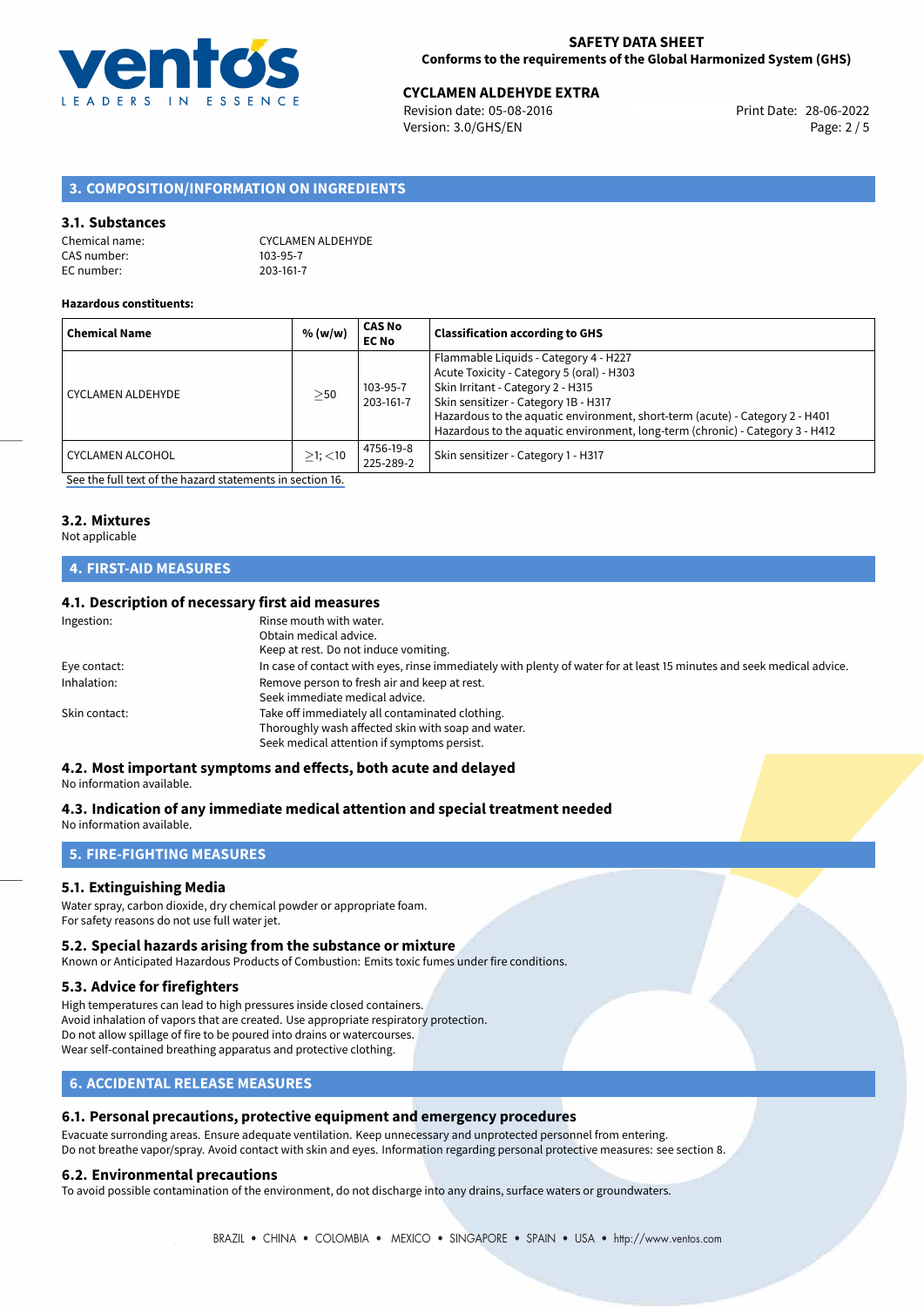

Revision date: 05-08-2016 Version: 3.0/GHS/EN Page: 3 / 5

## **6.3. Methods and materials for containment and cleaning up**

Cover with an inert, inorganic, non-combustible absorbent material (e.g. dry-lime, sand, soda ash). Place in covered containers using non-sparking tools and transport outdoors. Avoid open flames or sources of ignition (e.g. pilot lights on gas hot water heater). Ventilate area and wash spill site after material pickup is complete.

#### **6.4. Reference to other sections**

Information regarding exposure controls, personal protection and disposal considerations can be found in sections 8 and 13.

#### **7. HANDLING AND STORAGE**

#### **7.1. Precautions for safe handling**

Do not store or handle this material near food or drinking water. Do not smoke. Avoid contact with the eyes, skin and clothing. Wear protective clothing and use glasses. Observe the rules of safety and hygiene at work. Keep in the original container or an alternative made from a compatible material.

### **7.2. Conditions for safe storage, including any incompatibilities**

Store in tightly closed and preferably full containers in a cool, dry and ventilated area, protected from light. Keep away from sources of ignition (e.g. hot surfaces, sparks, flame and static discharges). Keep away from incompatible materials (see section 10).

#### **7.3. Specific end use(s)**

No information available.

### **8. EXPOSURE CONTROLS AND PERSONAL PROTECTION**

#### **8.1. Control parameters**

Components with occupational exposure limits: None known.

#### **8.2. Exposure controls**

Measures should be taken to prevent materials from being splashed into the body. Provide adequate ventilation, according to the conditions of use. Use a mechanical exhaust if required.

## **8.3. Individual protection measures, such as personal protective equipment**

| Eye/Face protection:             | Chemical safety goggles are recommended. Wash contaminated goggles before reuse.                                                            |  |  |
|----------------------------------|---------------------------------------------------------------------------------------------------------------------------------------------|--|--|
| Hand Protection:                 | Chemical-resistant gloves are recommended. Wash contaminated gloves before reuse.                                                           |  |  |
| Body protection:                 | Personal protective equipment for the body should be selected based on the task being performed and the risks<br>involved.                  |  |  |
| Respiratory Protection:          | In case of insufficient ventilation, use suitable respiratory equipment.                                                                    |  |  |
| Environmental exposure controls: | Emissions from ventilation or process equipment should be checked to ensure they comply with environmental<br>protection legislation.       |  |  |
|                                  | In some cases, filters or engineering modifications to the process equipment will be necessary to reduce emissions to<br>acceptable levels. |  |  |

## **9. PHYSICAL AND CHEMICAL PROPERTIES**

#### **9.1. Information on basic physical and chemical properties**

| Appearance:                         | Liquid                                  |
|-------------------------------------|-----------------------------------------|
| Colour:                             | Conforms to standard                    |
| Odour:                              | Conforms to standard                    |
| Odour theshold:                     | Not determined                          |
| pH:                                 | Not determined                          |
| Melting point/freezing point:       | $< -50^{\circ}$ C                       |
| Boling point/boiling range:         | 234 (1013 hPa)                          |
| Flash point:                        | 75 °C                                   |
| Evaporation rate:                   | Not determined                          |
| Flammability:                       | Not determined                          |
| Lower flammability/Explosive limit: | Not determined                          |
| Upper flammability/Explosive limit: | Not determined                          |
| Vapour pressure:                    | $0.0053$ hPa (20°C)                     |
| Vapour Density:                     | Not determined                          |
| Density:                            | $0,946 - 0,95$ g/mL (20 <sup>o</sup> C) |
| Relative density:                   | $0,946 - 0,95(20^{\circ}C)$             |
| Water solubility:                   | PRACTICALLY INSOLUBLE IN WATER: 61 mg/l |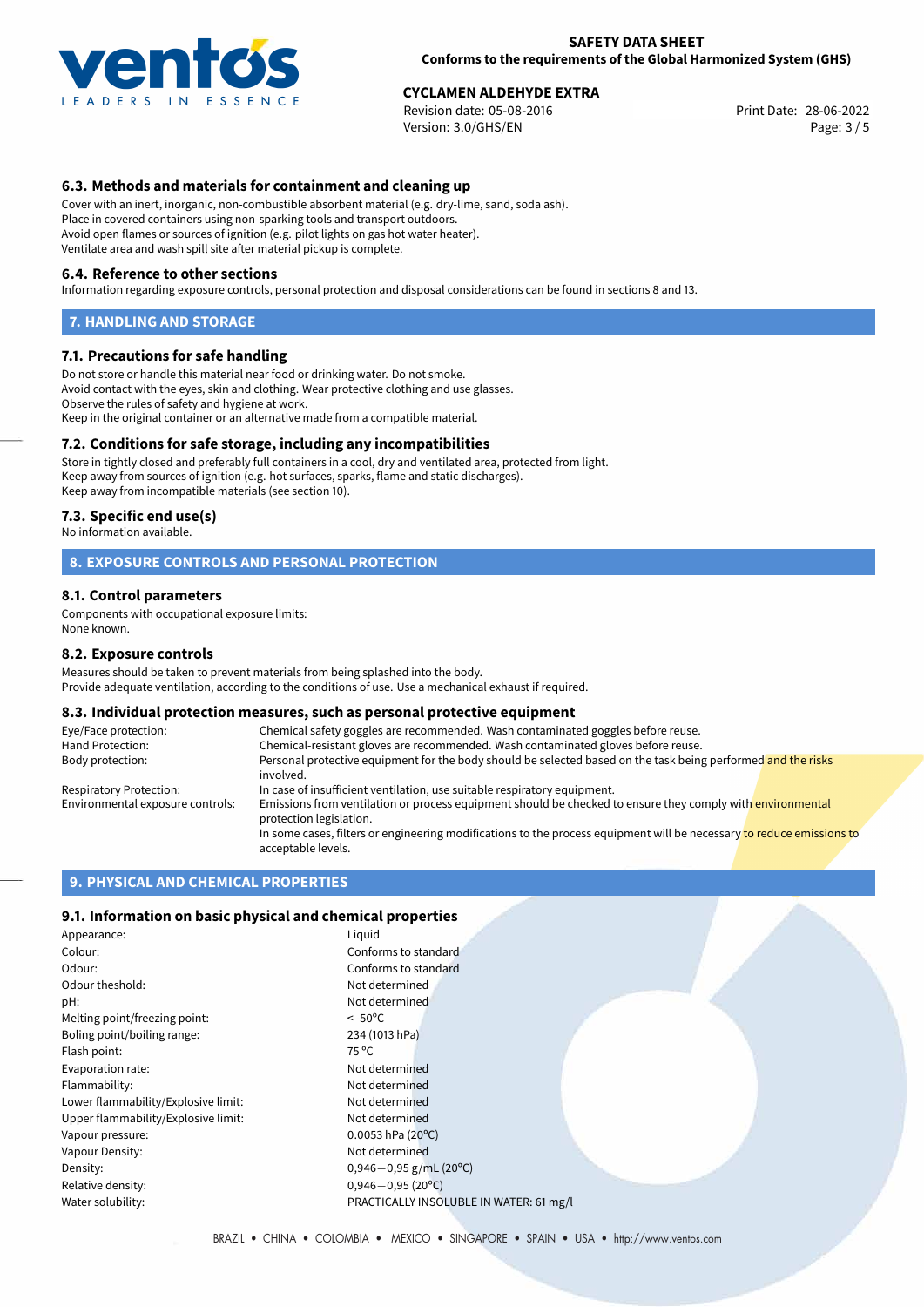

Revision date: 05-08-2016 Version: 3.0/GHS/EN Page: 4 / 5

Solubility in other solvents: Not determined Partition coefficient n-octanol/water: Not determined Auto-ignition temperature: Not determined Decomposition temperature: Not determined Viscosity, dynamic: Not determined Viscosity, kinematic: Not determined Explosive properties: Not determined Oxidising properties: Not determined

## **10. STABILITY AND REACTIVITY**

#### **10.1. Reactivity**

No hazardous reactions if stored and handled as prescribed/indicated.

#### **10.2. Chemical stability**

The product is stable if stored and handled as prescribed/indicated.

#### **10.3. Possibility of hazardous reactions**

No hazardous reactions if stored and handled as prescribed/indicated.

#### **10.4. Conditions to Avoid**

Conditions to Avoid: Excessive heat, flame or other ignition sources.

#### **10.5. Incompatible materials**

Avoid contact with strong acids and bases and oxidizing agents.

#### **10.6. Hazardous decomposition products**

During combustion may form carbon monoxide and unidentified organic compounds.

## **11. TOXICOLOGICAL INFORMATION**

| <b>Acute toxicity</b>             | May be harmful if swallowed.                                              |  |
|-----------------------------------|---------------------------------------------------------------------------|--|
| <b>Skin corrosion/irritation</b>  | Causes skin irritation.                                                   |  |
| Serious eye damage/irritation     | Based on the data available, the criteria for classification are not met. |  |
| Respiratory or skin sensitisation | May cause an allergic skin reaction.                                      |  |
| Germ cell mutagenicity            | Based on the data available, the criteria for classification are not met. |  |
| Carcinogenicity                   | Based on the data available, the criteria for classification are not met. |  |
| Reproductive toxicity             | Based on the data available, the criteria for classification are not met. |  |
| <b>STOT-single exposure</b>       | Based on the data available, the criteria for classification are not met. |  |
| <b>STOT-repeated exposure</b>     | Based on the data available, the criteria for classification are not met. |  |
| <b>Aspiration hazard</b>          | Based on the data available, the criteria for classification are not met. |  |

## **12. ECOLOGICAL INFORMATION**

#### **12.1. Toxicity**

**Assessment:**

Toxic to aquatic life. Harmful to aquatic life with long lasting effects. **Experimental/calculated data:** No information available.

# **12.2. Degradability**

No information available.

### **12.3. Bioaccumulative potential**

No information available.

## **12.4. Soil mobility**

No information available.

## **12.5. Other adverse effects**

See also sections 6, 7, 13 and 15 Do not allow to get into waste water or waterways.